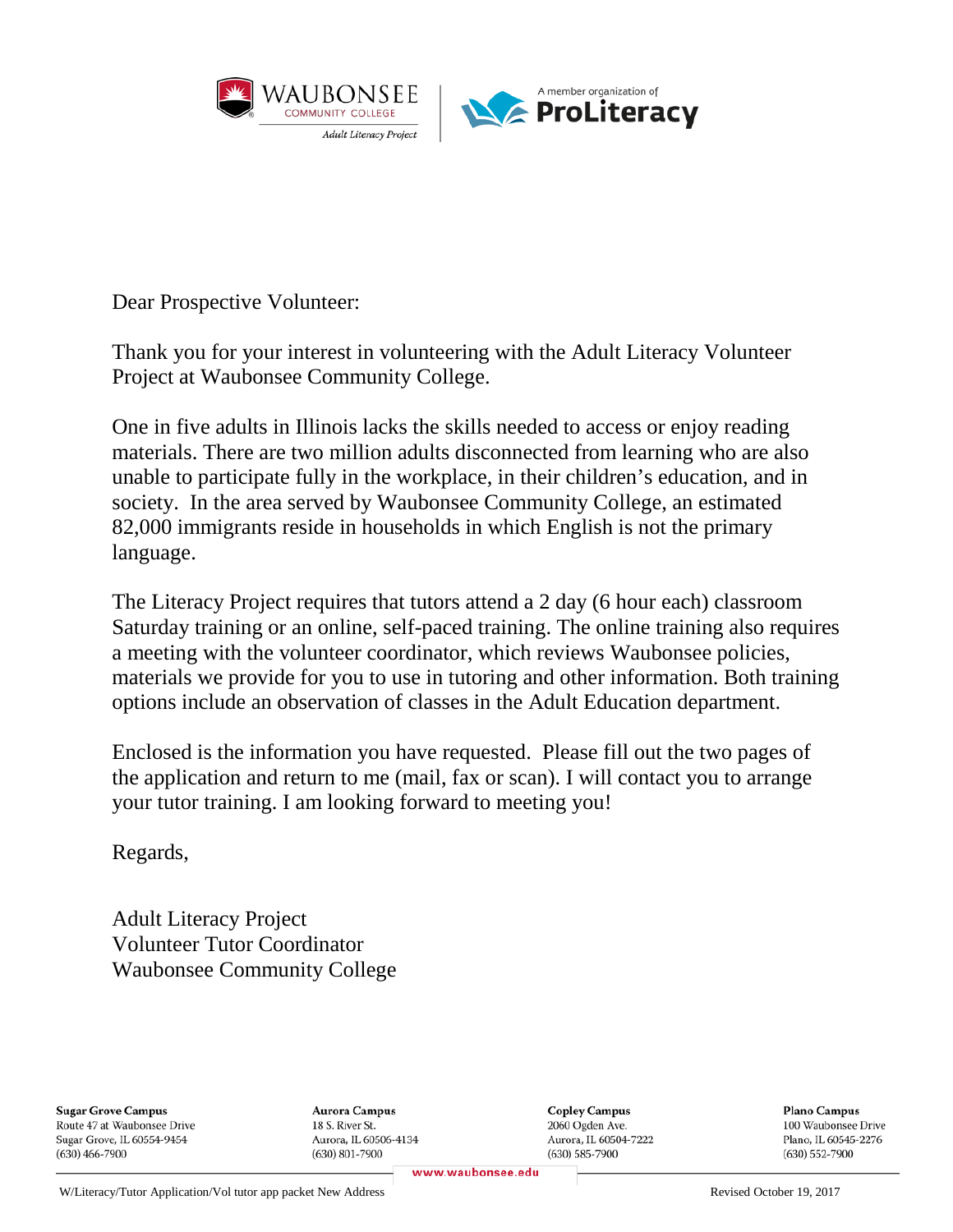# **Waubonsee Community College Adult Literacy Volunteer Project**

| Training option (check one) $\Box$ 2-day<br>online<br>Date: $\frac{1}{\sqrt{1-\frac{1}{2}} \cdot \frac{1}{2}}$        |  |
|-----------------------------------------------------------------------------------------------------------------------|--|
|                                                                                                                       |  |
|                                                                                                                       |  |
|                                                                                                                       |  |
|                                                                                                                       |  |
| Ethnicity/Race $\Box$ Native American/Alaska Native $\Box$ Asian $\Box$ Native Hawaiian/other $\Box$ Pacific Islander |  |
| $\Box$ Black/African American $\Box$ Hispanic/Latino $\Box$ White $\Box$ Other $\Box$ Not Available<br>(Optional)     |  |
| Telephone:<br>(Cell)                                                                                                  |  |
| (Home)                                                                                                                |  |
| (Work)                                                                                                                |  |
| E-mail address: (Home)                                                                                                |  |
| (Work)                                                                                                                |  |
|                                                                                                                       |  |
|                                                                                                                       |  |
|                                                                                                                       |  |
| Have you worked for Waubonsee Community College before? _________________________                                     |  |
| Do you have a high school diploma?                                                                                    |  |
|                                                                                                                       |  |
| Retired?                                                                                                              |  |
| Why do you wish to tutor?                                                                                             |  |
| ,我们也不能在这里的时候,我们也不能在这里的时候,我们也不能会在这里的时候,我们也不能会在这里的时候,我们也不能会在这里的时候,我们也不能会在这里的时候,我们也不                                     |  |
|                                                                                                                       |  |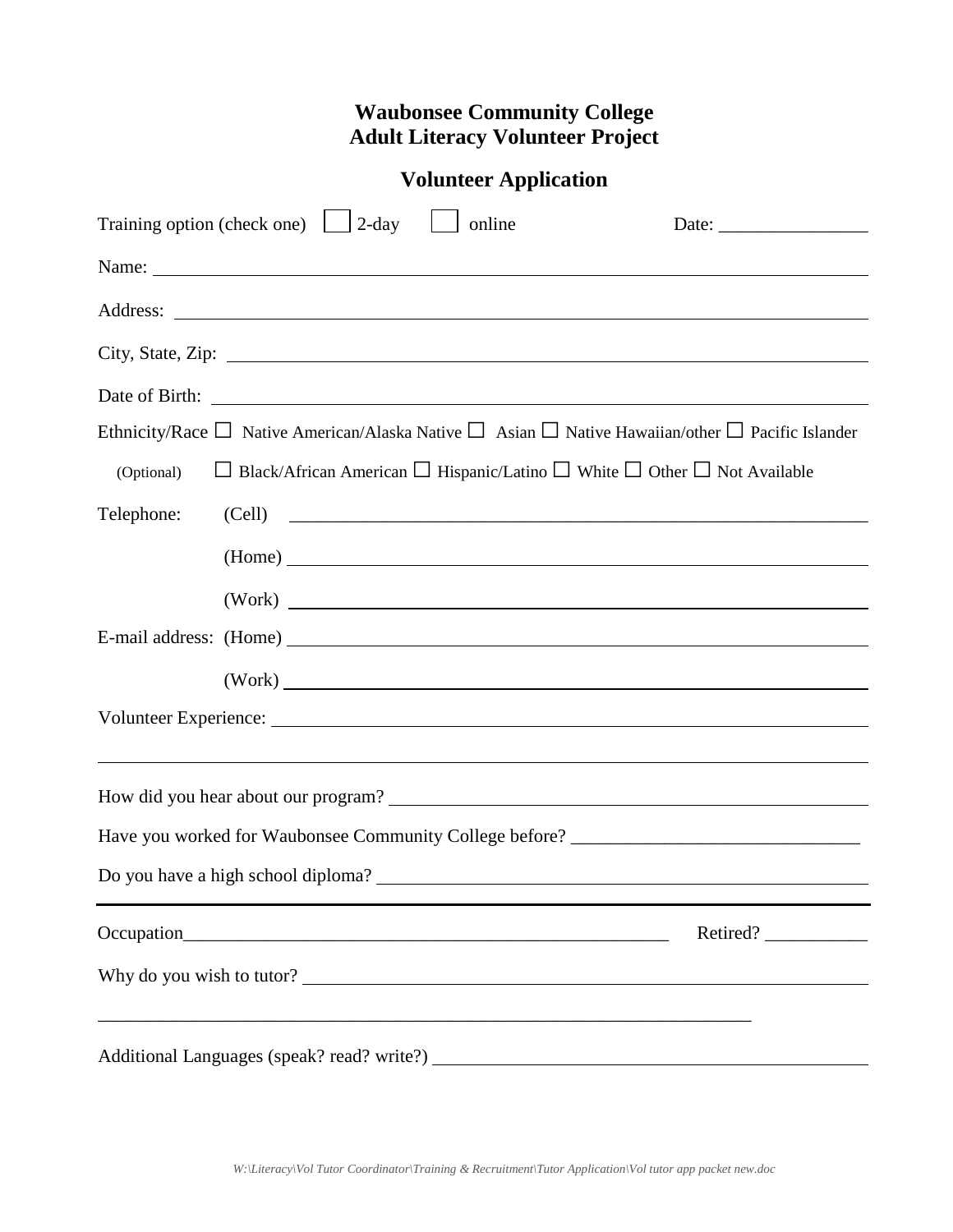# **Character Reference**

Your Name

A volunteer is considered a part of the staff of Waubonsee Community College even though you are not paid. Therefore, we must ask you to give a character reference. Someone who has known you for a number of years must provide the reference, and may not be a relative. An employer, a business associate, a fellow volunteer or a supervisor in another organization, such as a service club or church, would be appropriate.

| Phone: $(\_\_)$ |  |  |
|-----------------|--|--|
|                 |  |  |

It is possible that a volunteer becomes ill or injured while volunteering. Therefore, we would like you to fill in the following:

# **IN CASE OF AN EMERGENCY, CONTACT:**

Hospital I prefer:

Doctor to contact: <br>  $\blacksquare$ 

# LIST ANY MEDICAL CONDITIONS THAT WE SHOULD KNOW ABOUT IN CASE OF AN EMERGENCY:

**Please return application to: Waubonsee Community College Adult Literacy Project 18 S. River Street Aurora, IL 60506 Email: adultliteracyvolunteers@waubonsee.edu Phone: (630) 801-7900 X 4661 Fax: (630) 892-5063**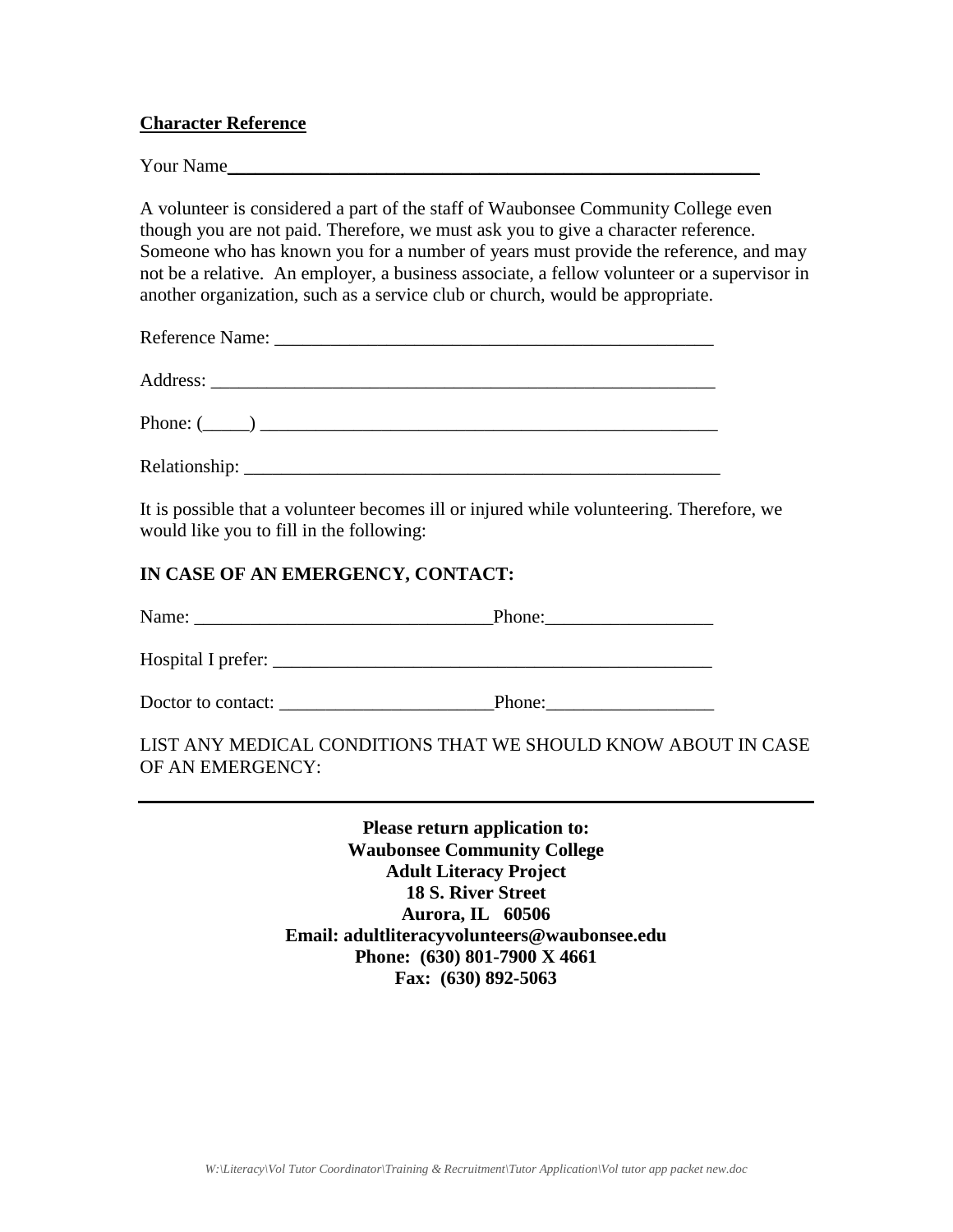**Background Checks**

**Criminal background checks are required of all new tutors. Waubonsee's Human Resources (HR) uses a company,** *Hire Right* **for all of its background checks of employees and volunteers. This is for criminal history only. No financial check is conducted.**

**Once you have completed your application, we will send HR your name & email. HR will send you the link to** *Hire Right***. You will be asked to provide information, including your social security number, for the background check. We will notify you once the background check is completed.**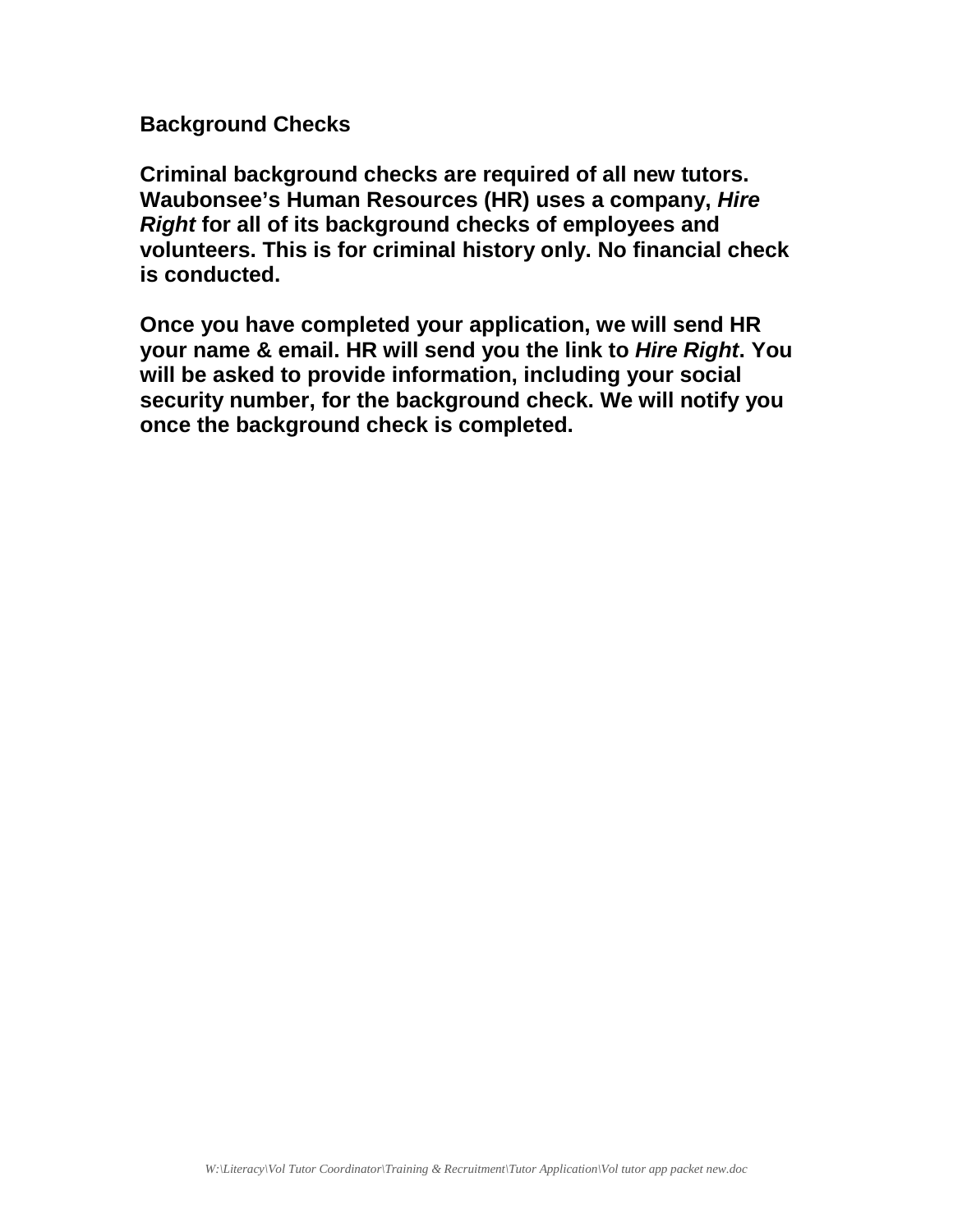# **Adult Literacy Project Volunteer Tutor Information (630) 801-7900, Ext 4221**

# **A. Volunteer Opportunities**

- 1. Classroom teacher aide
- 2. Individual student tutor
- 3. Group leader conversation, math or writing
- 4. Adult Education Computer Center aide
- 5. Special events volunteer

# **B. Purpose**

1. To improve English speaking, listening & reading skills to Adult English Language Learners.

- 2. To teach reading/language arts skills to non-readers/beginning readers
- 3. To assist classroom instructors with one or several students

# **C. Location**

The majority of tutoring is at our Aurora campus. We also have tutors and students at a variety of district locations including churches, libraries and schools. We match our student needs with your request.

# **D. Service**

Tutors volunteer a minimum of **1.5 hours a week for a minimum of 6 months**.

# **E. Duties**

- 1. Plan and teach lessons
- 2. Monitor student's progress
- 3. Complete monthly reports (and quarterly state reports, if required)
- 4. Attend ongoing training and special events
- 5. Give CASAS or TABE test to one-on-one students (if needed and if trained to)

# **F. Qualities for Success**

- 1. High School Diploma or GED® credential
- 2. Patience
- 3. Appreciation of cultural differences
- 4. Dependability
- 5. Love of reading and language arts
- 6. Commitment to promoting literacy
- 7. Willingness to communicate with a wide range of personalities, cultures and age groups.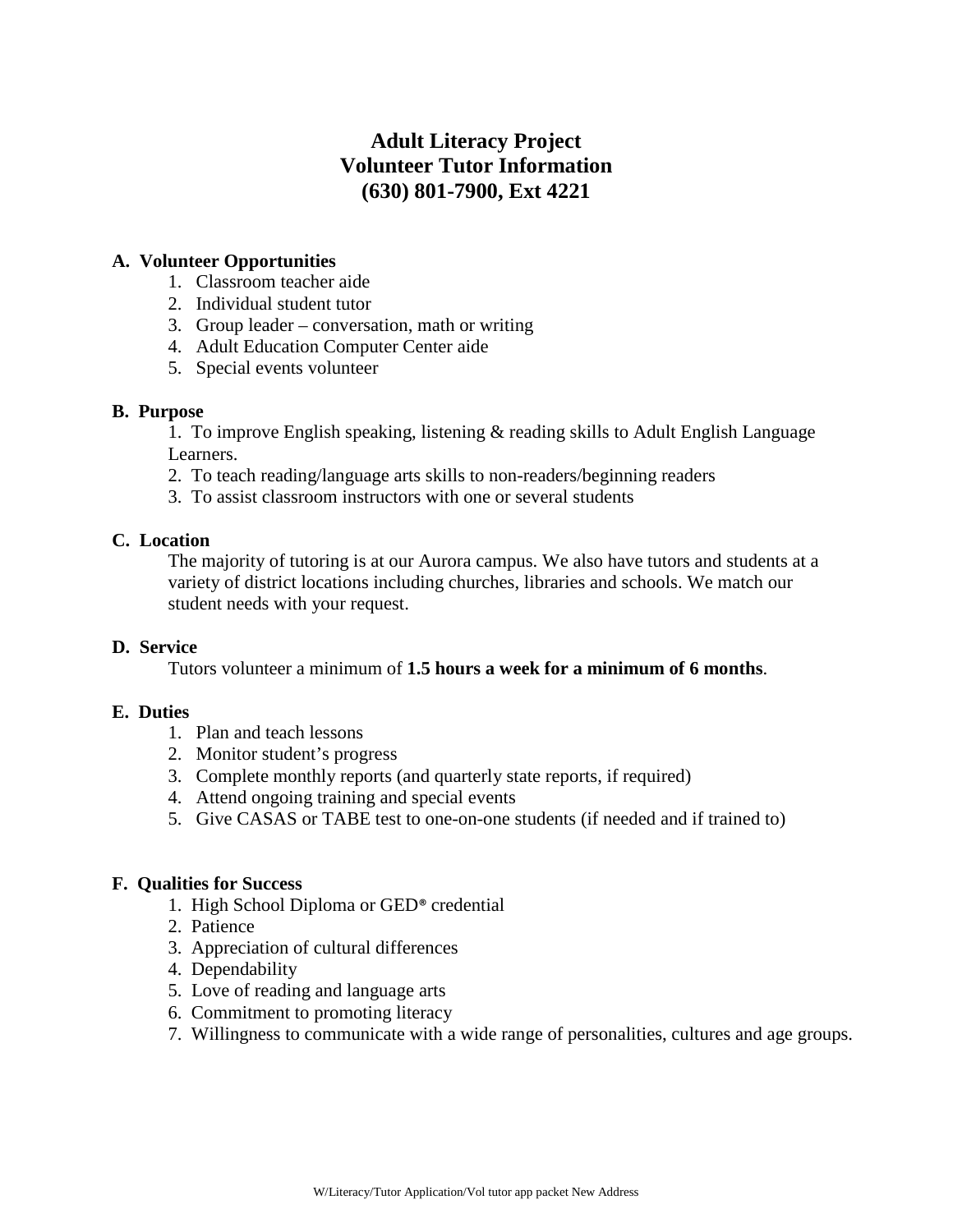# Volunteering with the Adult Literacy Project

#### **What does a Volunteer Tutor do?**

A volunteer tutor helps an adult learn to speak, read or write English. He/she will make a match between an adult literacy student who does not speak English well and an English as a Second Language (ESL) volunteer. Others work with adults who speak the language but cannot read or write well. They are Adult Basic Education (ABE) volunteers.

Most of our volunteers work with individual students 1:1, our greatest need, while other volunteers work in classrooms or assist in our Adult Education Computer Center (AECC). If you work with an individual student 1:1, you will be given all materials needed to work with the student. If you work in a classroom or in the AECC, you serve as a teacher's aide. ESL volunteers work in English as a Second Language classes. ABE volunteers work in Adult Basic Education classes where reading skills are taught.

#### **What kind of training do volunteer tutors receive?**

Tutors have a choice of attending a 2-day, 9:00-3:00 Saturday classroom training or an online, self-paced training. The training is based on requirements from our funder, the Illinois Secretary of State Literacy's office. The online training also includes a meeting with the volunteer coordinator to review Waubonsee policies, see materials the tutor will use with a student and other information. With both training options, the tutor will also observe both an ESL and an ABE class at a time convenient to the volunteer.

#### **How many hours a week do a volunteer work?**

Individual volunteers 1:1 tutor for a minimum of 1.5 hours per week.

In the classrooms and the AECC, volunteers work with one class a week. Classes are 3.5 hours and are scheduled Monday through Thursday morning, afternoon, evening and Saturday morning. The tutor stays for a minimum of 1.5 hours but most tutors stay for the entire class.

#### **Where do volunteers work?**

Most volunteers work at our Aurora campus (18 S. River Street) although a few work in local schools, libraries and churches within Aurora and throughout the Waubonsee district as well as our Plano campus

#### **How are the assignment made (classroom versus individual)?**

After tutor training, the Volunteer Tutor Coordinator makes a placement based on the volunteer's preference and the program's needs. Tutors chose which type of assignment they prefer and a mutually convenient time and location are chosen.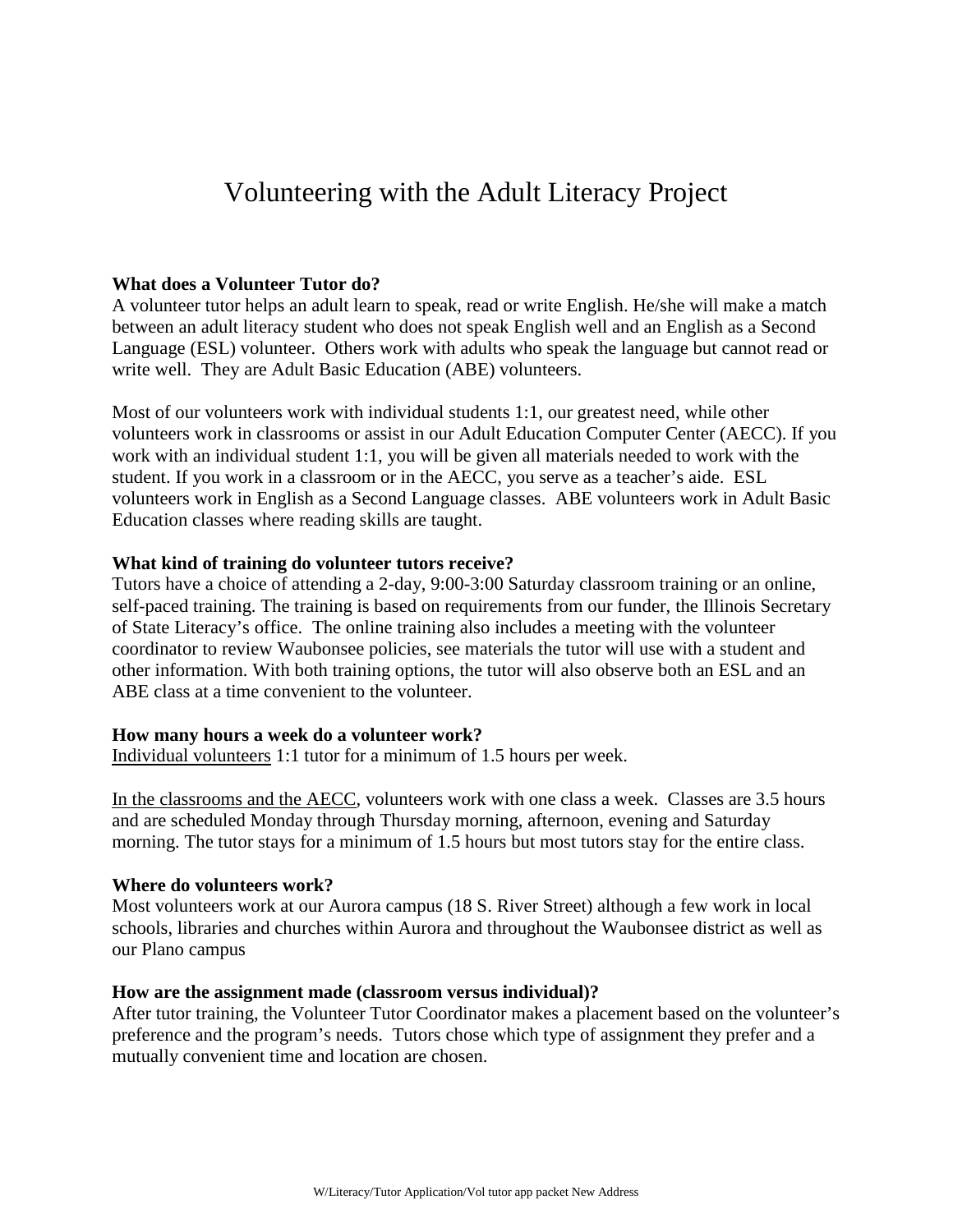### **What if I have to miss a class or session because of another obligation?**

All we ask is that you keep the lines of communication open between you and the teacher or student with whom you work. If you plan to be away for a longer period of time, also notify the Volunteer Tutor Coordinator.

#### **Would I ever have to teach an entire class by myself?**

No, paid, trained instructors lead classes. There are opportunities to lead small groups in conversation, math or writing and a few of our volunteers do so.

#### **Do I have to speak another language if I work with an ESL student?**

No, we teach in English. Our students represent over 40 different countries from around the world.

#### **What kind of paperwork is involved?**

Tutors track hours worked with their student (or classroom), the time spent planning and the time spent traveling. This information is required for us to continue receiving our funds from the Secretary of State. This information will be requested quarterly.

#### **Who will supervise me?**

The Volunteer Tutor Coordinator supervises you. If you work in the classroom, the teacher provides the most direct supervision.

#### **For how long is my commitment?**

We ask that volunteers make a commitment of a minimum of six months. We have some volunteers who have remained with the program for over 20 years!

Each year there is an appreciation event for our volunteers and their guests. Volunteer professional development workshops take place throughout the year.

The characteristics for success in tutoring are patience, reasonable expectations regarding a student's progress, dependability, persistence, openness and appreciation of cultural diversity, positive mental attitude, desire to communicate with a wide range of personalities, and a great sense of humor.

> **Waubonsee Community College Adult Literacy Project**  (630) 801-7900 X 4661